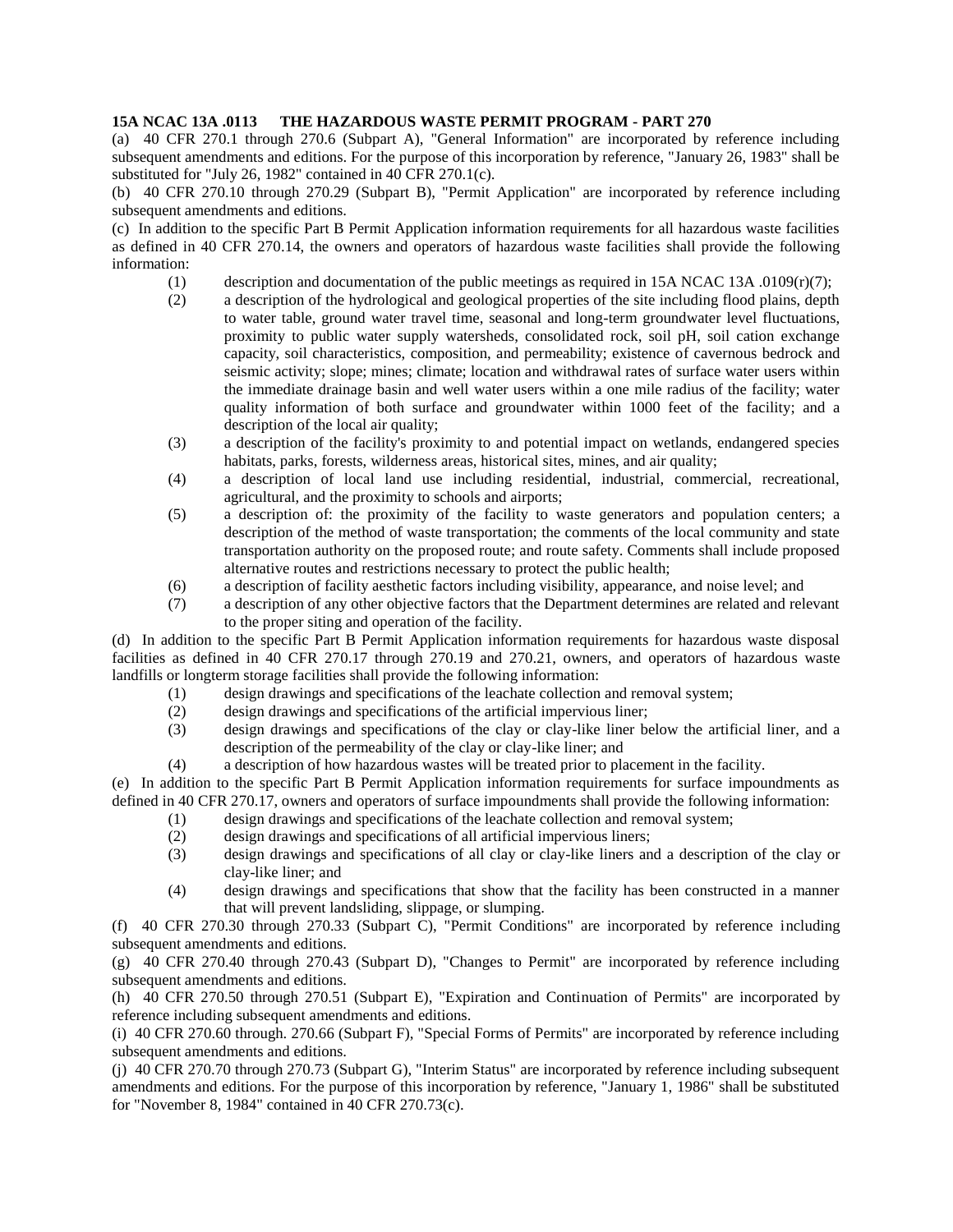(k) 40 CFR 270.235, (Subpart I), "Integration with Maximum Achievable Control Technology (MACT) Standards" is incorporated by reference including subsequent amendments and editions.

- (l) The following are additional permitting requirements for hazardous waste facilities.
	- (1) An applicant applying for a permit for a hazardous waste facility shall submit a disclosure statement to the Department as a part of the application for a permit, a permit renewal, or a permit modification that involves a change in owner or operator. The disclosure statement shall be supported by an affidavit attesting to the truth and completeness of the facts asserted in the statement and shall include:
		- (A) a brief description of the form of the business (e.g. partnership, sole proprietorship, corporation, association, or other);
		- (B) the name and address of any hazardous waste facility constructed or operated after October 21, 1976 by the applicant or any parent or subsidiary corporation if the applicant is a corporation;
		- (C) a list identifying any legal action taken against any facility identified in Part  $(l)(1)(B)$  of this Rule involving:
			- (i) any administrative ruling or order issued by any state, federal, or local authority relating to revocation of any environmental or waste management permit or license, or to a violation of any state or federal statute or local ordinance relating to waste management or environmental protection;
			- (ii) any judicial determination of liability or conviction under any state or federal law or local ordinance relating to waste management or environmental protection; and
			- (iii) any pending administrative or judicial proceeding of the type described in this Part; and
		- (D) the identification of each action described in Part  $(l)(1)(C)$  of this Rule shall include the name and location of the facility that the action concerns, the agency or court that heard or is hearing the matter, the title, docket or case number, and the status of the proceeding.
	- (2) In addition to the information set forth in Subparagraph  $(1)(1)$  of this Rule, the Department shall require from any applicant additional information as it deems necessary to satisfy the requirements of G.S. 130A-295. The information may include:
		- (A) the names, addresses, and titles of all officers, directors, or partners of the applicant and of any parent or subsidiary corporation if the applicant is a corporation;
		- (B) the name and address of any company in the field of hazardous waste management in which the applicant business or any of its officers, directors, or partners, hold an equity interest and the name of the officer, director, or partner holding such interest; and
		- (C) a copy of any administrative ruling or order and of any judicial determination of liability or conviction described in Part  $(l)(1)(C)$  of this Rule, and a description of any pending administrative or judicial proceeding in that item.
	- (3) If the Department finds that any part or parts of the disclosure statement is not necessary to satisfy the requirements of G.S. 130A-295, the information shall not be required.

(m) An applicant for a new or modification to an existing commercial facility permit shall provide a description and justification of the need for the facility.

(n) Requirements for Off-site Recycling Facilities.

- (1) The permit requirements of 15A NCAC 13A .0109 apply to owners and operators of off-site recycling facilities unless excluded in Subparagraph (n)(2) of this Rule.
- (2) Requirements of Subpargraphs (n)(4), (5), (6), (7) and (8) of this Rule do not apply to owners and operators of off-site recycling facilities that recycle only precious metals as described in 40 CFR 40 CFR 266.70(a).
- (3) Off-site facilities that recycle precious metals shall comply with the regulations as described in 15A NCAC 13A .0111(b).
- (4) Notwithstanding any other statement of applicability, the following provisions of 40 CFR 264 shall apply to owners and operators of off-site recycling facilities except those excluded in Subparagraph (n)(2) of this Rule:
	- (A) Subpart B General Facility Standards;
	- (B) Subpart C Preparedness and Prevention;
	- (C) Subpart D Contingency Plan and Emergency Procedures;